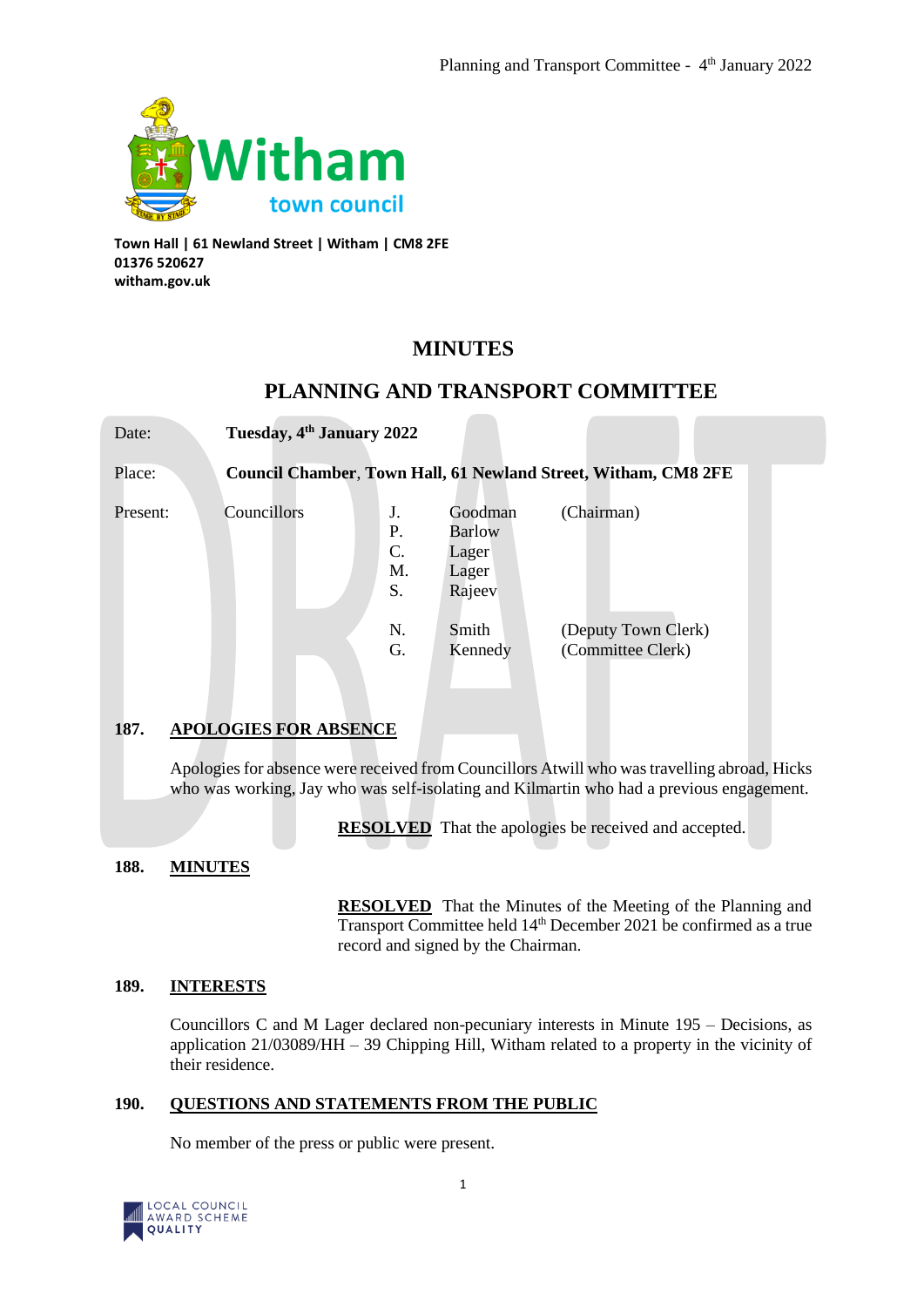## **191. PLANNING OFFICER'S REPORT**

There was nothing to report.

## **192. PART 1 APPLICATIONS**

|      | 21/03522/HH                | <b>Hill View, Maldon Road, Witham</b><br>Two storey side extension                                                                                                                                                                                                                                                                                                                                                   |
|------|----------------------------|----------------------------------------------------------------------------------------------------------------------------------------------------------------------------------------------------------------------------------------------------------------------------------------------------------------------------------------------------------------------------------------------------------------------|
|      |                            | <b>NO OBJECTION</b>                                                                                                                                                                                                                                                                                                                                                                                                  |
|      | 21/03624/ADV               | <b>The Cherry Tree, Cressing Road, Witham</b><br>$3x$ externally illuminated sets of letters with copper face $-1$<br>x non illuminated sign written amenity text with cherry image<br>$- x$ non-illuminated amenity board with vinyl text $- 2 x$ non-<br>illuminate poster cases with vinyl text $-1 x$ non-illuminated<br>carpark disclaimer with vinyl text $-1$ x eternally illuminated                         |
|      |                            | double sided aluminium bullnose sign to existing posts $-1 x$<br>non-illuminated carpark directional with vinyl text fixed to<br>entrance pillar $-2x$ non-illuminated chalk boards                                                                                                                                                                                                                                  |
|      |                            | <b>NO OBJECTION</b>                                                                                                                                                                                                                                                                                                                                                                                                  |
|      | 21/03637/HH                | <b>Velden, The Paddock, Witham</b><br>Rear dormer roof extension, installation of 4 roof lights to<br>front elevation and first floor window to east flank gable, in<br>connection with conversion of loft space to habitable<br>accommodation<br><b>NO OBJECTION</b>                                                                                                                                                |
| 193. | <b>PART 2 APPLICATIONS</b> |                                                                                                                                                                                                                                                                                                                                                                                                                      |
|      | 21/03694/TPO               | <b>Dental Wizards Surgery, Lockram Lane, Witham</b><br>Notice of intent to carry out works to trees protected by Tree<br>Preservation Order $18/76$ – Crown reduce $4-5$ metres around<br>trunk from 2 trees                                                                                                                                                                                                         |
|      |                            | The Tree Warden had made a site visit and reported that whilst<br>the trees had grown over the foot path they were not a danger<br>as above head height and it would be excessive to do any<br>work.                                                                                                                                                                                                                 |
|      |                            | <b>RECOMMEND REFUSAL</b> as the work would be<br>excessive and the trees are above head height so not<br>a danger to the public; and subject to the advice of the<br>District Council's Landscape Officer.                                                                                                                                                                                                           |
|      | <b>ESS/98/21/BTE</b>       | Land at Coleman Farm Quarry, Little Braxted Lane,<br><b>Rivenhall End, Witham</b><br>Continuation of mineral extraction without compliance with:<br>condition 4 (Approved details); 11 (Plant Site Layout) and 55<br>(Restoration<br>and Landscaping)<br>and the Ecological<br>Management Plan under the attendant Section 106 Agreement<br>of Planning permission ESS/40/18/BTE that itself was a<br>$\overline{2}$ |

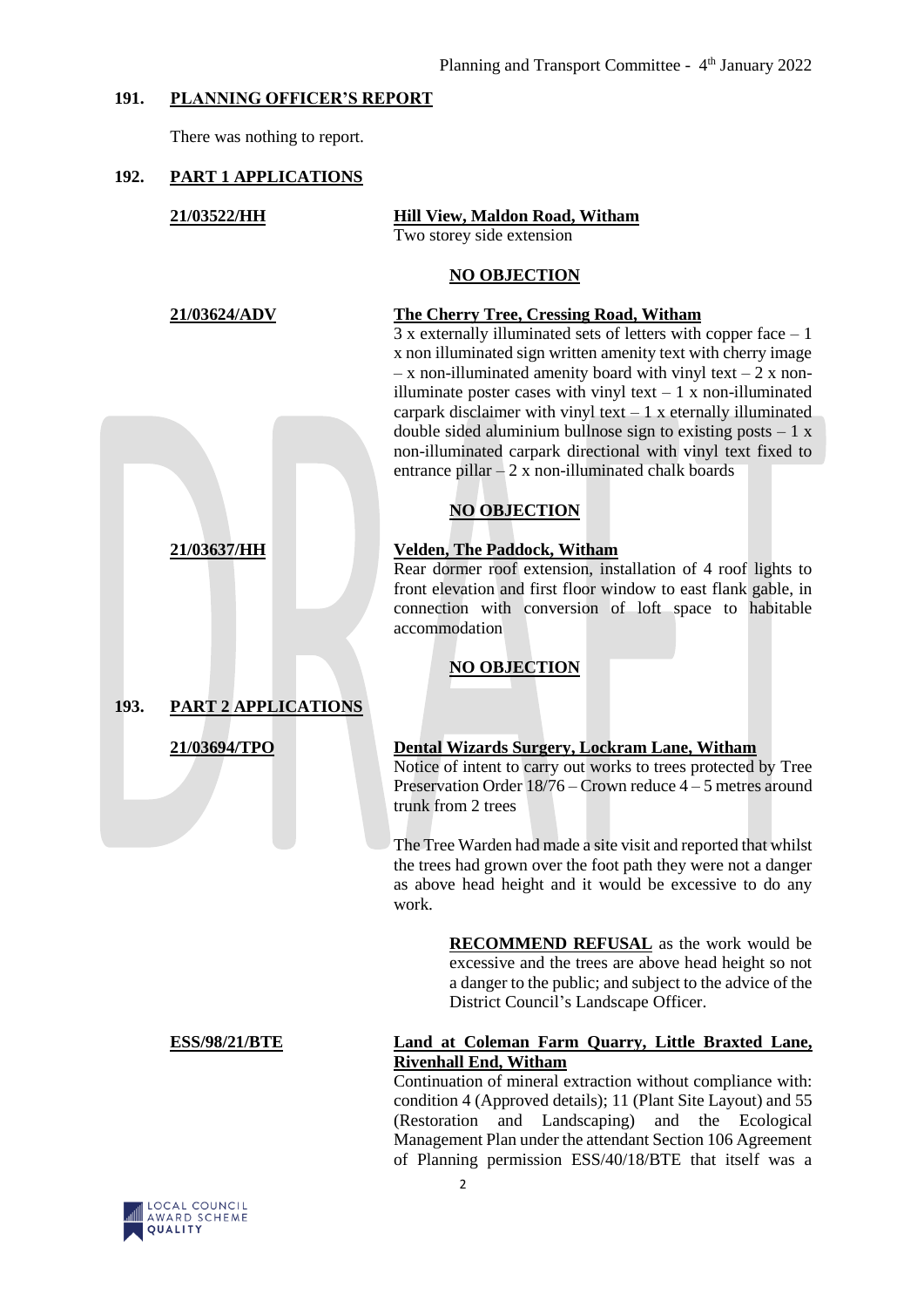Planning and Transport Committee - 4<sup>th</sup> January 2022

Variation of Condition permission that enabled increases in both annual throughput and HGV activity to now allow for rephasing of the working and restoration; changes to the approved restoration concepts and management plans; and the establishment of an inert materials recycling facility, in advance of the A12 road widening infrastructural project.

Members agreed that whilst they wished to continue to recommend this application for refusal they wanted to inform the Planning Authority that all such applications would be recommended for refusal until such time that the HGVs use the adjacent A12 and cease using Witham town centre.

Comment was made that an aggregate lorry recently shed its load at the Chipping Hill roundabout covering both the roadway and footpath with gravel.

> **RECOMMEND REFUSAL** on the basis that 300 HGV movements a day would be excessive and would impact on local roads and as such all HGVs should be required to use the adjacent A12; and that rather than speed up extraction it should cease elsewhere on the site.

> **RESOLVED** That a letter be sent to Essex County Council explaining that the Town Council would continue to recommend refusal for all such applications until such time as all of the HGVs use the adjacent A12 rather than the town centre.

**21/03703/TPO Land at Old Parsonage Court, Guithavon Street, Witham** Notice of intent to carry out works to tree protected by Tree Preservation Order 13/14 – Fell a Norman fir tree

> The Tree Warden had made a site visit but could find no evidence of damage to the wall or uneven paving so therefore recommended that the application should be refused.

> > **RECOMMEND REFUSAL** on the grounds that there was no evidence of damage to the wall or uneven paving and subject to the advice of the District Council's Landscape Officer.

## **194. REVISED PLANS**

There were no revised plans to consider.

## **195. DECISIONS**

Councillors C and M Lager had declared interests.

The decisions on Planning Applications pertaining to Witham were received.

The Planning Officer drew Members' attention to the decision in relation to 21/03421/TPOCON. The Town Council had been emailed on 23rd November 2021 asking for

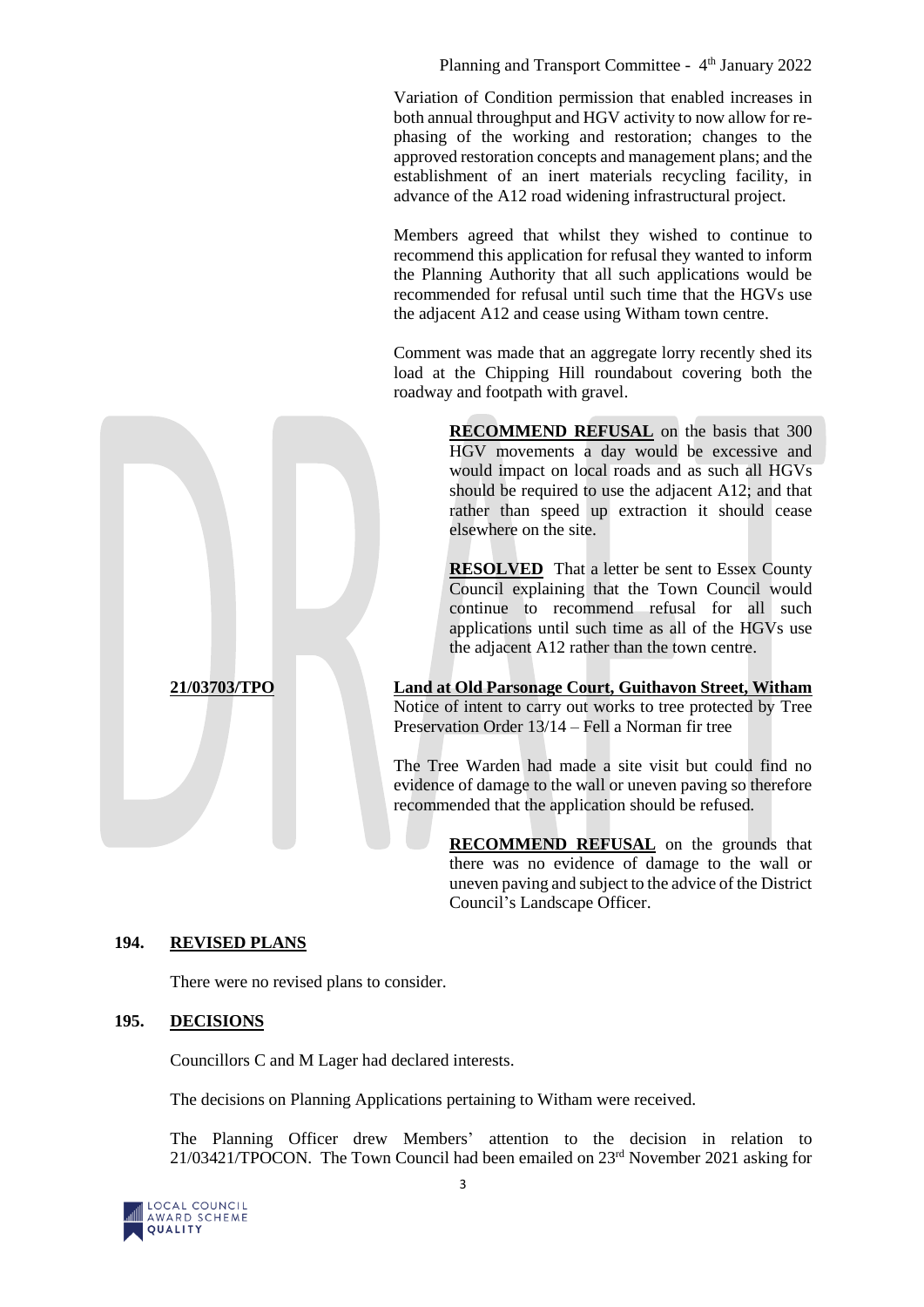comments on the above application to be made by  $21<sup>st</sup>$  December 2021 yet a decision was taken by the District Council to permit the application the week beginning  $29<sup>th</sup>$  November 2021, three weeks before the deadline and two weeks before the Town Council's Meeting on 14<sup>th</sup> December when the decision was taken to offer no objection.

The Chairman referred Members to the withdrawal of the application at Old Ivy Chimneys and that hopefully information would be available at the next Meeting regarding the removal of the protected hedge along Hatfield Road.

> **RESOLVED** That a letter be sent to Braintree District Council pointing out that the decision on 21/03421/TPOCON was taken before the application could be considered.

**RESOLVED** That the decisions be received and noted.

#### **196. CHURCHILL DEVELOPMENT**

The Town Council had been contacted by Churchill Development asking for recommendations to name the development as those suggested to Braintree District Council had been declined.

Members agreed that Willow Lodge would be an appropriate name but gave further suggestions of Riverside Lodge, River Walk Lodge or Mill Green Lodge.

> **RESOLVED** That the name of Willow Lodge be recommended along with Riverside, River Walk and Mill Green Lodge as alternatives.

#### **197. GIMSONS REVIEW GROUP**

The Notes from the Meeting of the Gimsons Review Group held 30<sup>th</sup> November 2021 were received.

Members were informed that the questions raised at the Meeting would be sent to the Planning Officer at Braintree District Council and it was agreed that a future Meeting would not be arranged until a response was received.

**RESOLVED** That the Notes be received and noted.

## **198. NOTICE OF APPEAL – THE SWAN PUBLIC HOUSE**

The Notice of Appeal was received and Members were asked to consider sending a letter in support of the District Council's decision to refuse the above planning consent.

Members noted that whilst the Town Council had recommended refusal on the grounds that access arrangements are insufficient as the proposed access is via a private road, the District Council had refused the application on the basis of potential flooding.

> **RESOLVED** That a letter in support of the District Council's decision to refuse planning consent be sent to the Planning Inspectorate to include not only the insufficient access arrangements but to explain that as the site was low lying there would be potential to flooding from both the nearby river and surface water.